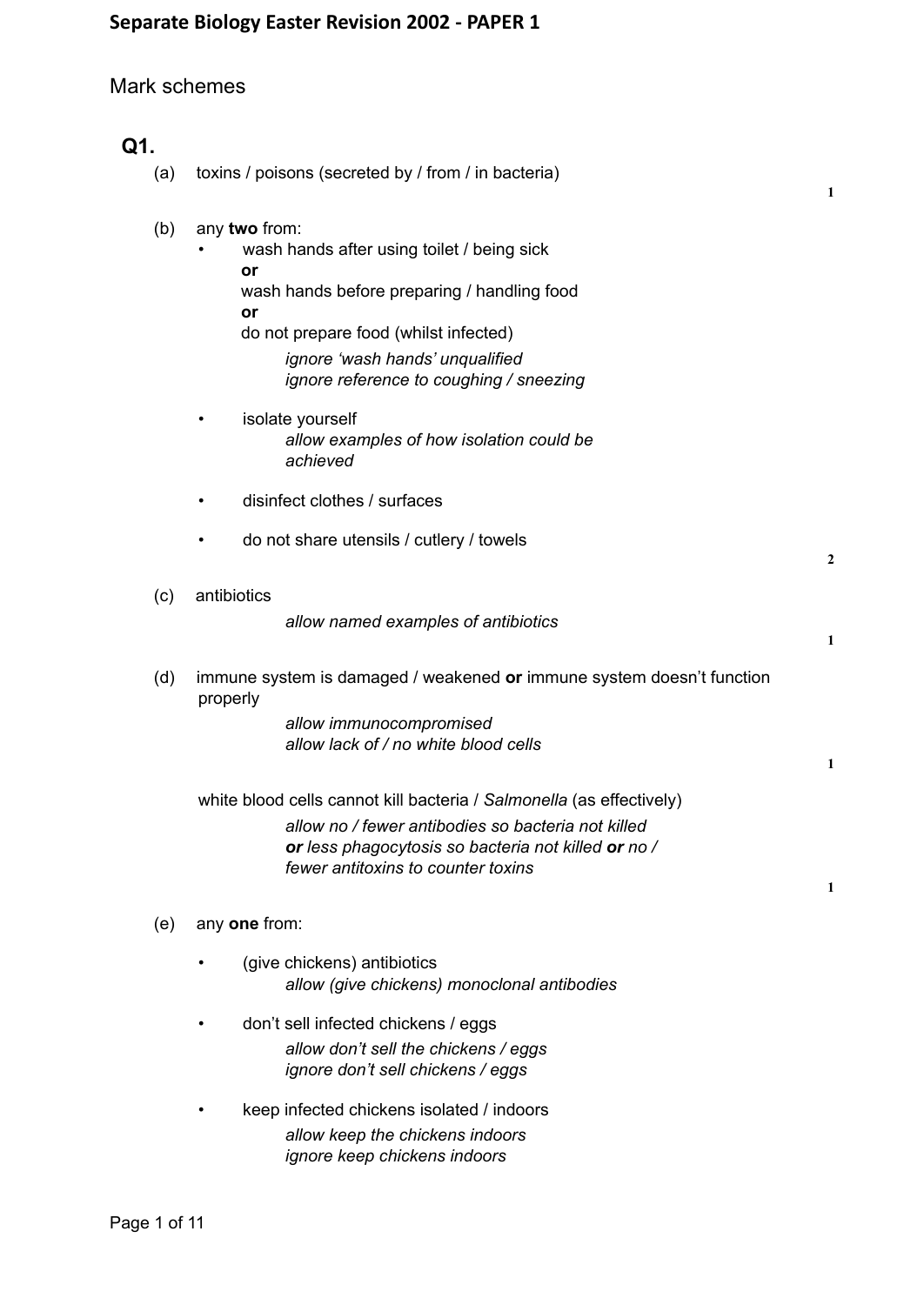slaughter the infected chickens *ignore vaccination / chlorination / disinfection* **1** (f) (cleaning liquid) B **and** greater reduction in number of bacteria (after cleaning) in both locations *ignore few bacteria in both locations allow neither / both and idea of experimental error* **1** (g) radius (of area with no bacteria growing) *allow diameter (of the area with no bacteria growing) ignore πr <sup>2</sup> unqualified allow idea of placing agar plate onto graph paper and counting the squares not covered with bacteria* **1** (h) repeat **and** look to see if results are similar *ignore repeat unqualified allow repeat and look to see if results are different allow repeat and see if there are anomalies ignore repeat and identify anomalies ignore repeat and compare unqualified* **1** (i) any **one** from: toxicity / side / health effects *ignore harmful / dangerous allow reference to allergies* effect on other types of bacteria / pathogens *allow not tested on other types of bacteria ignore germs* interaction with other cleaners ease of use • dilution factor of each cleaner (vs. cost) *ignore concentration unqualified* time cleaner is effective for *ignore how long the cleaner lasts for allow reference to odour of cleaning liquid ignore reference to cost unqualified ignore environmental effects / flammability* **1**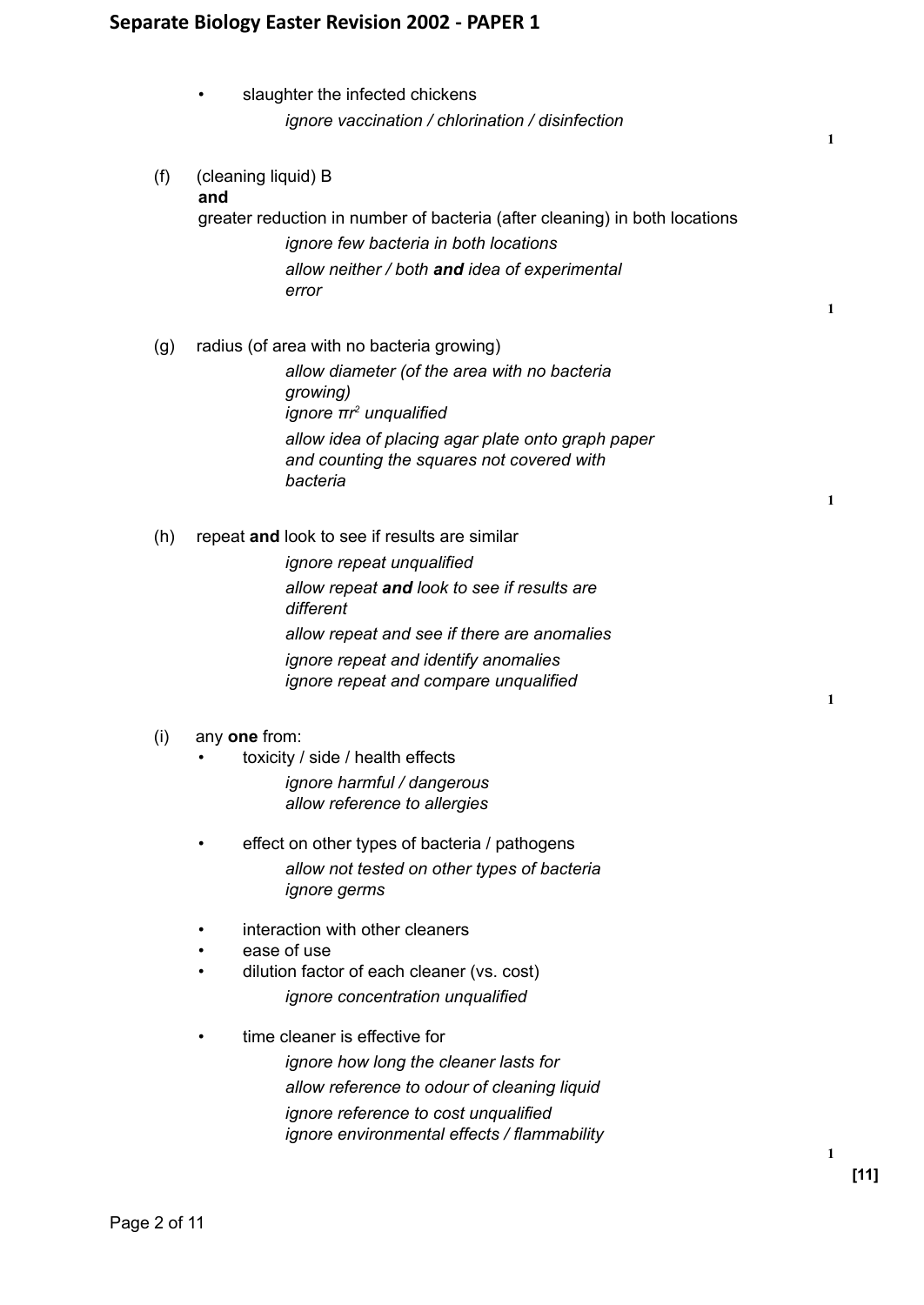# **Q2.**

- (a) a protist
- (b) lower percentage of people with malaria when using (mosquito) nets *allow converse if clearly describing people who do not use (mosquito) nets allow fewer people with malaria when using (mosquito) nets allow only 1.2% of people with malaria when using (mosquito) nets ignore reference to data from table unqualified do not accept incorrectly calculated figures*

**1**

**1**

**1**

**1**

**1**

- (c) any **one** from:
	- some people who use (mosquito) nets have malaria *allow people can get malaria when they are not sleeping*
	- data from only one area / part of Africa
	- size of group too small **or** sample size too small **or** only 476 people *allow correlation does not imply causation*
	- only 50 people did not use (mosquito) nets **or**
		- uneven group sizes (nets vs. no nets)
	- no other information about people considered *allow examples of information not considered e.g. age, other medical issues such as sickle cell, whether taking anti-malarial medication, vaccination*
		- *ignore ref to other factors unqualified*
	- people may have lied about using (mosquito) nets
- (d) any value between 88 91 *allow decimal values*

## (e) any **one** from:

- improved health care
	- *allow examples of improved health care such as more / cheaper / new treatments / vaccinations / antibiotics*
	- use of mosquito control methods *allow descriptions such as spraying of insecticides / repellent or draining water holes or preventing mosquitoes from breeding*
- changing behaviour to avoid being bitten (by mosquitoes) *allow descriptions such as wear long clothing or avoid going out at dusk*
- (f) **Level 2:** Scientifically relevant facts, events or processes are identified and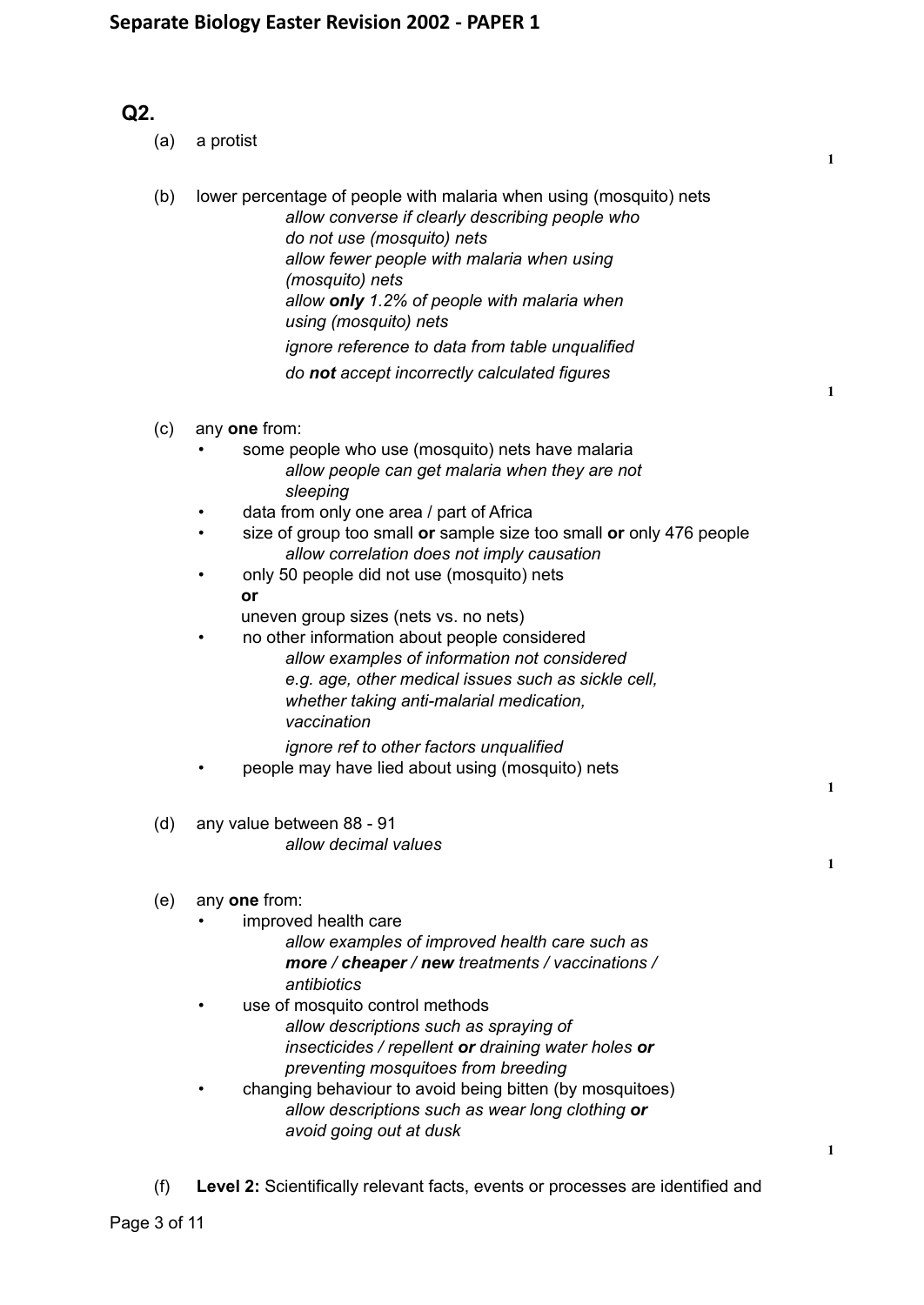| given in detail to form an accurate account.                                                                     |              |
|------------------------------------------------------------------------------------------------------------------|--------------|
| <b>Level 1:</b> Facts, events or processes are identified and simply stated but their<br>relevance is not clear. | $1 - 3$      |
| No relevant content                                                                                              | $\mathbf{0}$ |
| Indicative content                                                                                               |              |

#### *prevents pathogens from entering* **skin**

- tough / dry / dead outer layer
- skin acts as a barrier
- sebum / oil on (surface of) skin
- sebum / oil repels pathogens
- scabs form over cuts or scabs form a barrier
- platelets are involved in forming clots / scab

#### **stomach**

- contains (hydrochloric) acid
- (HCl) kills bacteria
- in food **or** in swallowed mucus

#### **eyes**

- produce tears
- contains enzymes to kill bacteria
- tears are antiseptic

### **breathing system**

- trachea / bronchi / nose produce mucus
- mucus is sticky
- (mucus) traps bacteria
- (mucus) carried away by cilia

### *defends itself against pathogens inside the body*

- immune system / white blood cells (WBCs)
- WBCs engulf pathogens
- antitoxins are produced
- (antitoxins) neutralise toxins / poisons (produced by pathogen)
- antibodies are produced
- (antibodies) help destroy pathogens
- memory cells (are formed)
- (memory cells give a) more rapid response if pathogen re-enters

### a **level 2** response should refer to body defence **and** the immune system

(a) controls the (activities of the) cell

*allow contains genetic information / genes / DNA / chromosomes*

**[11]**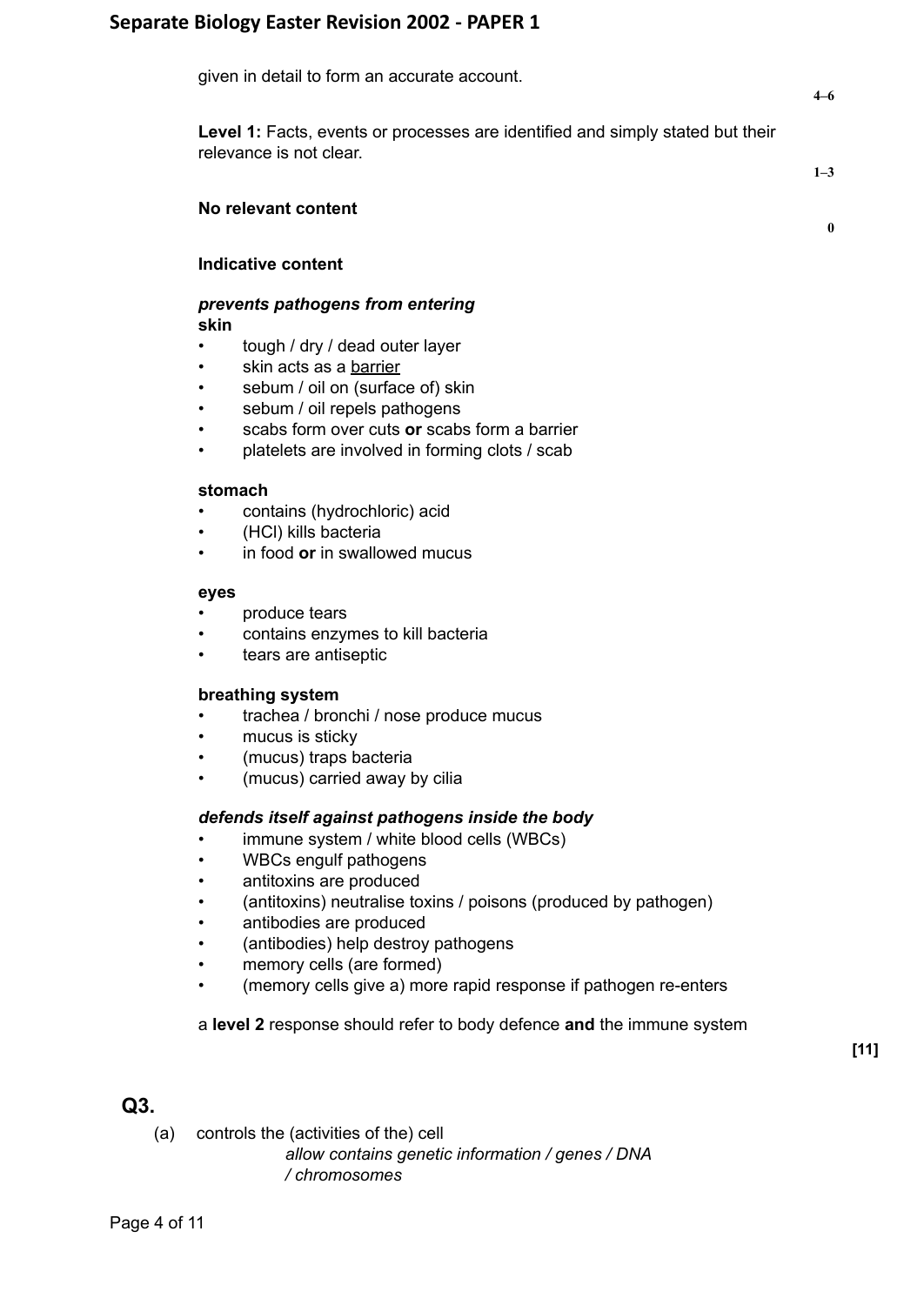| arate biology caster Revision 2002 - PAPER I                                                                                                                                                                                                                    |
|-----------------------------------------------------------------------------------------------------------------------------------------------------------------------------------------------------------------------------------------------------------------|
| do not accept brain<br>do not accept controls substances entering /<br>leaving the cell                                                                                                                                                                         |
| red blood cell / RBC<br>allow erythrocyte<br>ignore blood cell unqualified<br><i>ignore platelets</i><br>or<br>bacteria / prokaryote<br>allow named examples of bacteria<br>do not accept virus<br>or<br>xylem (cell)                                           |
| cell shape is similar to cell in Figure 1 and nucleus present<br><i>ignore</i> shading<br>do not accept a cell wall drawn                                                                                                                                       |
| any two features correctly identified and labelled:<br>nucleus<br>(cell) membrane<br>cytoplasm<br>mitochondria / mitochondrion<br>٠<br>ribosome(s)<br>٠<br>allow cell wall if drawn and correctly labelled<br>do not accept other plant sub-cellular structures |
| any one from:<br>(cellulose cell) wall<br>chloroplast<br>ignore chlorophyll<br>(permanent) vacuole<br>allow starch grain                                                                                                                                        |
| an answer of $(x)$ 400 scores 3 marks<br>an answer of $(x)$ 40 scores 2 marks<br>24 (mm) or 2.4 (cm)<br>allow in range 23 to 25 ( $mm$ ) or in range 2.3 to<br>$2.5$ (cm)                                                                                       |
|                                                                                                                                                                                                                                                                 |

**1**

**1**

**1**

**1**

**1**

**1**

24 0.06

**or**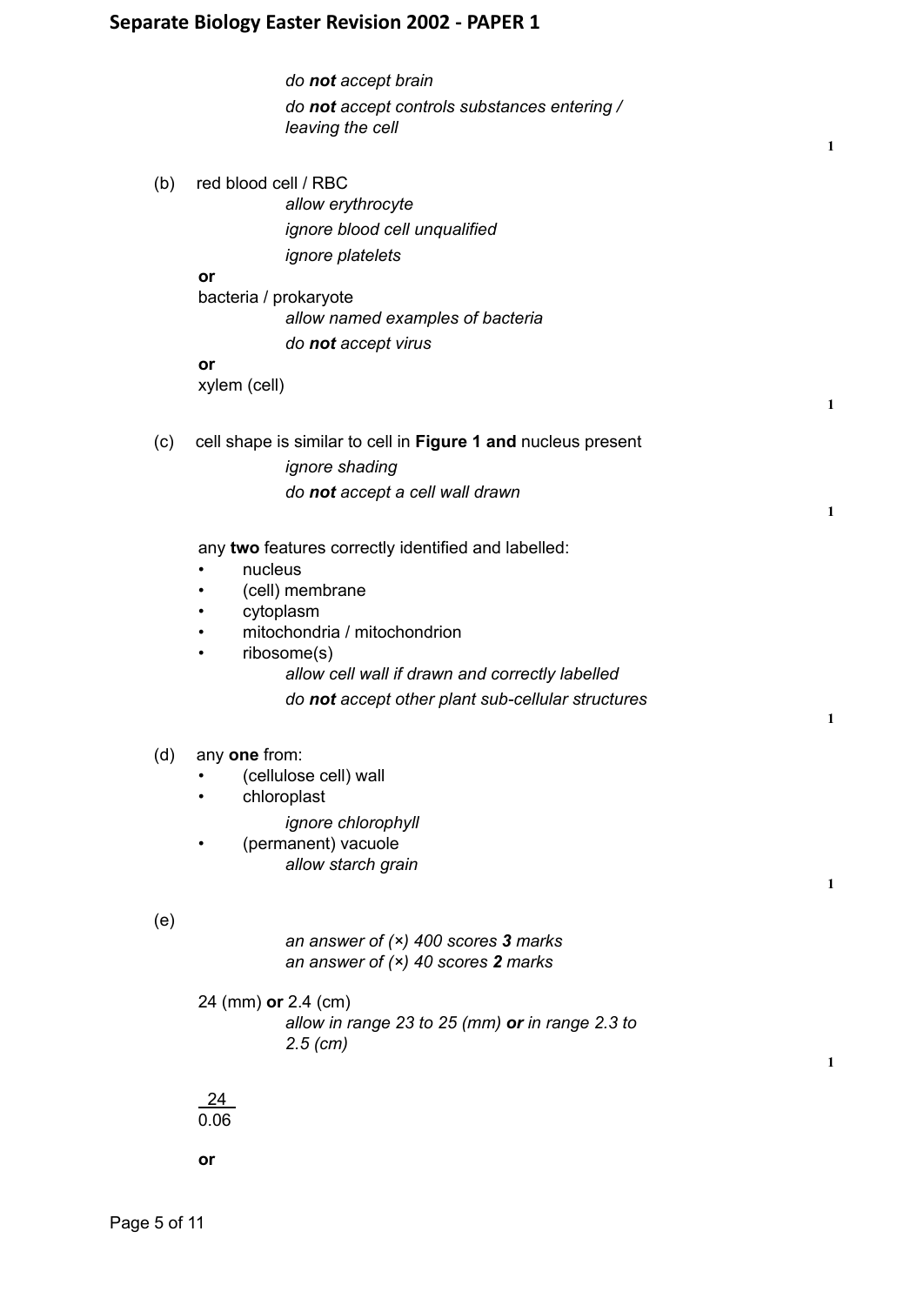|     | 2.4                                                                                         |              |
|-----|---------------------------------------------------------------------------------------------|--------------|
|     | 0.06                                                                                        |              |
|     | allow correct calculation from their measurement                                            |              |
|     | of X to Y in the range 2.3 cm to 3.5 cm or 23 mm                                            |              |
|     | to $35$ mm                                                                                  |              |
|     |                                                                                             | $\mathbf{1}$ |
|     |                                                                                             |              |
|     | $(x)$ 400                                                                                   |              |
|     | allow correct magnification derived from their                                              |              |
|     | measurement in mm                                                                           |              |
|     | ignore rounding errors                                                                      |              |
|     |                                                                                             | $\mathbf{1}$ |
|     |                                                                                             |              |
| (f) | high(er) magnification                                                                      |              |
|     | ignore bigger / zoom                                                                        |              |
|     | if neither mark awarded allow 1 mark for see                                                |              |
|     | smaller objects or see smaller sub-cellular                                                 |              |
|     | structures                                                                                  |              |
|     |                                                                                             | $\mathbf{1}$ |
|     |                                                                                             |              |
|     | high(er) resolution or high(er) resolving power                                             |              |
|     | allow see more detail                                                                       |              |
|     | if neither mark awarded allow 1 mark for see                                                |              |
|     | smaller objects or see smaller sub-cellular                                                 |              |
|     | structures                                                                                  |              |
|     |                                                                                             |              |
|     | allow 3D image                                                                              | $\mathbf{1}$ |
|     |                                                                                             |              |
|     |                                                                                             |              |
|     |                                                                                             |              |
|     |                                                                                             |              |
|     |                                                                                             |              |
| Q4. |                                                                                             |              |
| (a) | any two from:                                                                               |              |
|     | allow proteins / hormones / antibodies / vitamins /                                         |              |
|     | minerals / ions / fatty acids / glycerol                                                    |              |
|     | carbon dioxide                                                                              |              |
|     | water                                                                                       |              |
|     | glucose                                                                                     |              |
|     | amino acids                                                                                 |              |
|     | ignore sugar / enzymes / nutrients / waste                                                  |              |
|     |                                                                                             |              |
|     | lactic acid                                                                                 | $\mathbf{2}$ |
|     |                                                                                             |              |
| (b) | more haemoglobin                                                                            |              |
|     | max 2 marks if 'more' is not given                                                          |              |
|     |                                                                                             | 1            |
|     |                                                                                             |              |
|     | (therefore) more oxygen can be carried / transported                                        |              |
|     |                                                                                             | 1            |
|     |                                                                                             |              |
|     | (for) more (aerobic) respiration of muscle (cells)                                          |              |
|     | or                                                                                          |              |
|     | more energy released for muscle (cells)<br>allow less anaerobic respiration / lactic acid / |              |

**[10]**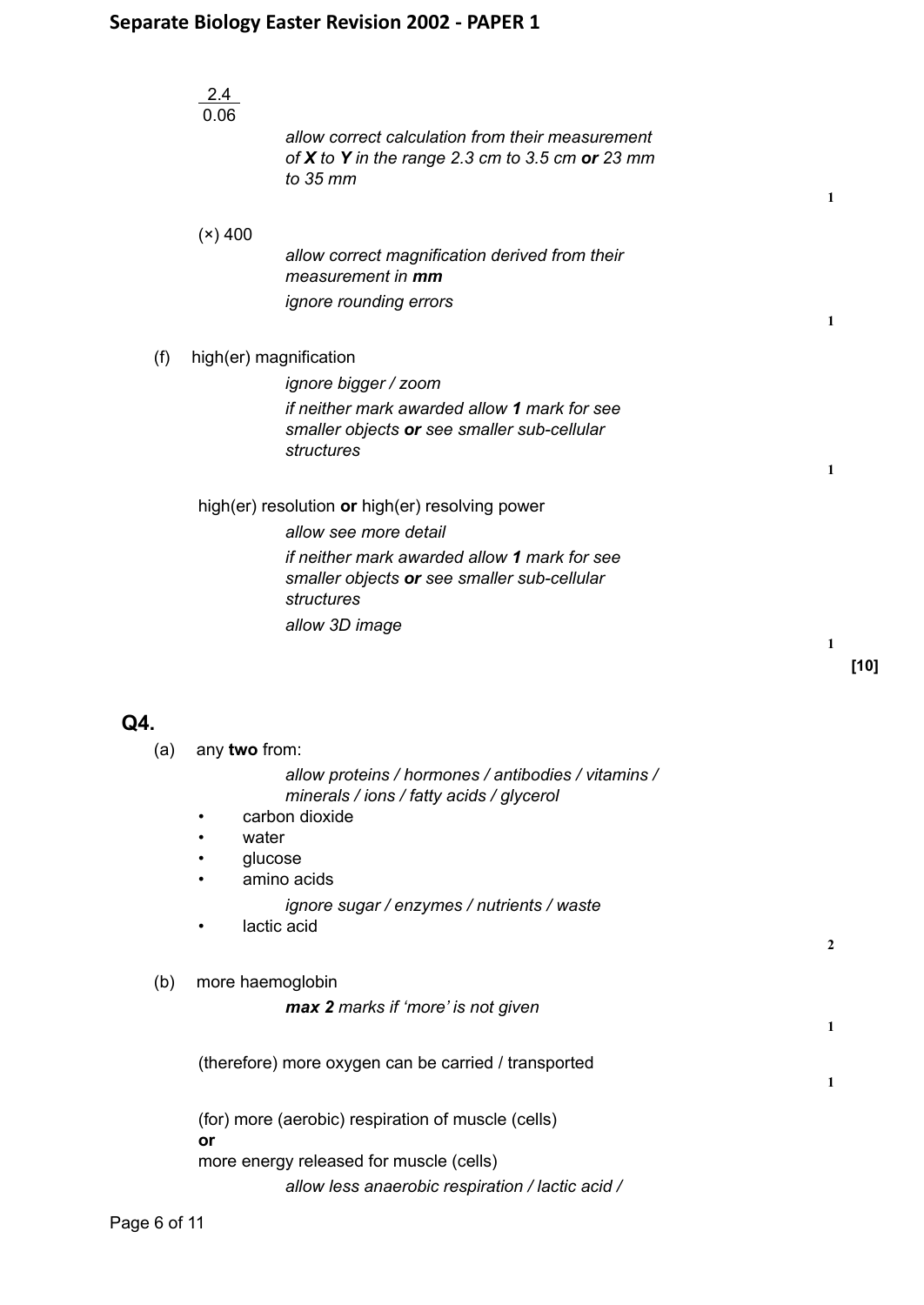*oxygen debt / fatigue in muscle (cells) i.e. addition of 'debt' do not accept energy produced*

(c) pulmonary artery

vena cava

- (d) B
- (e) any **three** from:
	- arteries have a thick**er** layer of muscle (tissue) **or** veins have a thinn**er** layer of muscle (tissue)\*
	- arteries have a thick**er** layer of elastic tissue **or** veins have a thinn**er** layer of elastic tissue\*

*\*if neither marking points 1 or 2 awarded, allow arteries have a thick wall and veins have a thin wall or arteries have a thicker wall or veins have a thinner wall for 1 mark do not accept 'cell wall'*

- arteries have a narrow**er** lumen **or** veins have a wid**er** lumen *allow descriptions of 'lumen'*
- arteries do not have valves **and** veins have valves *allow only veins have valves*

**3**

**1**

**1**

**1**

**1**

(f) allow an X drawn anywhere in grey shaded area below:



*if a large X is drawn, award the mark if the intersection touches the grey area if a label line is used, award marks if the end of the label line touches the grey area allow label 'pacemaker' ignore label 'right atrium'*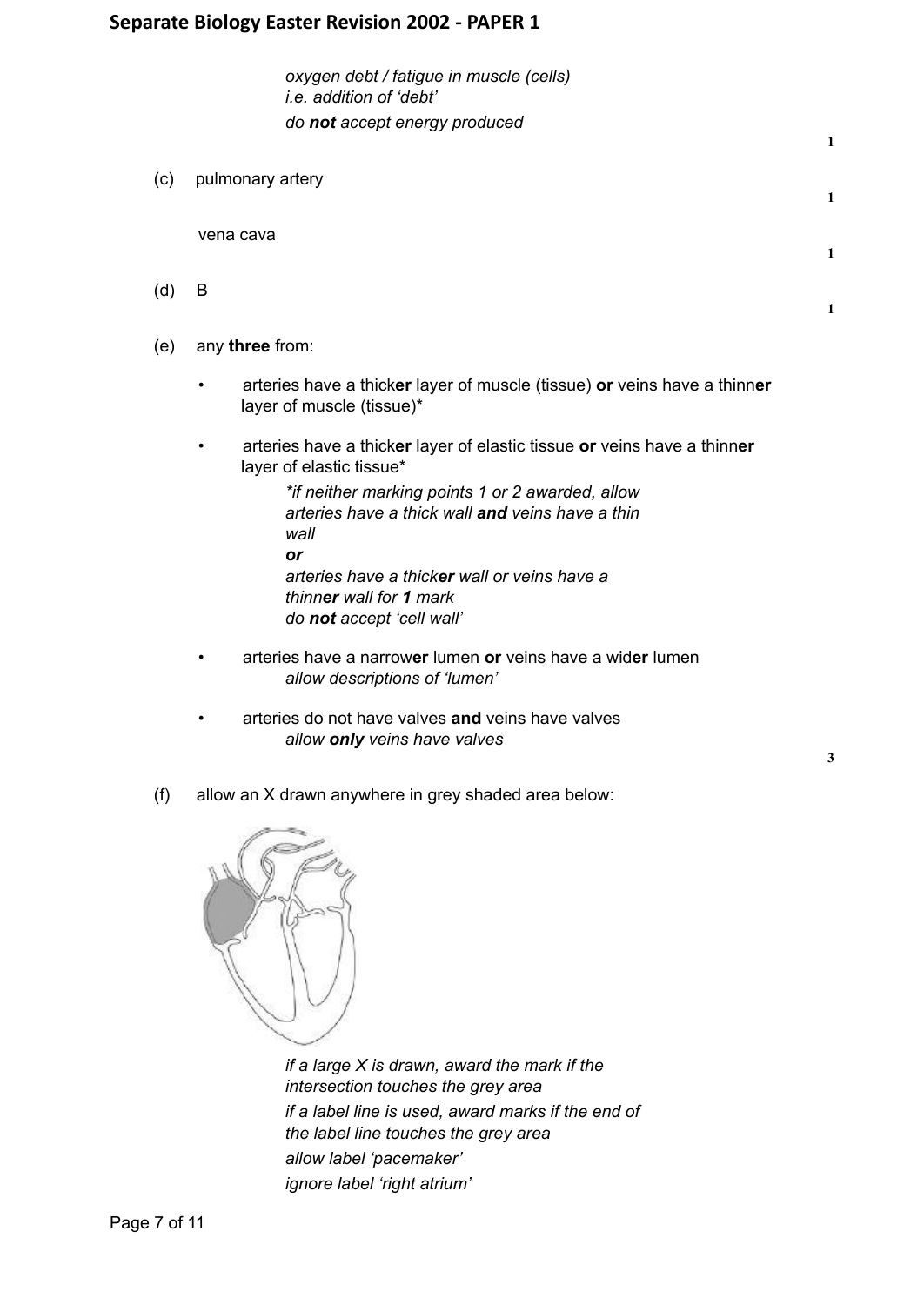(g) an irregular heart beat

*allow arrhythmia allow fibrillation ignore heart failure do not accept cardiovascular disease / heart murmur*

**1**

**1**

**1**

**1**

**1**

**1**

**1**

**[13]**

# **Q5.**

(a) (yes, because) the mass change (of egg 4) is much lower than the others *allow because it / egg 4 has gained (over) 50% less mass than the others allow it / egg 4 has gained 1.5 g and the others have all gained more than 3 g (unit required)*

 $\frac{75.7 - 72.4}{72.4} \times 100$ (b)

*or equivalent*

4.6 (%)

*allow 4.558 / 4.56 (%) allow any correct rounding of 4.558011049723757*

*an answer of 4.6 / 4.56 / 4.558 scores 2 marks*

(c) (mass increased because) water entered by osmosis

from a dilute solution in the beaker to a more concentrated solution in the egg (cell)

> *allow from an area of high water concentration in the beaker to an area of low water concentration in the egg (cell) allow ref to water potential allow ref to 'strong' and 'weak' solutions ignore along / across concentration gradient do not accept 'amount' in place of concentration*

through a partially permeable membrane *allow semi-permeable / selectively permeable membrane*

(d) use five (or more) different concentrations of salt / sugar solution (in beakers) *allow any number of concentrations provided it is more than four*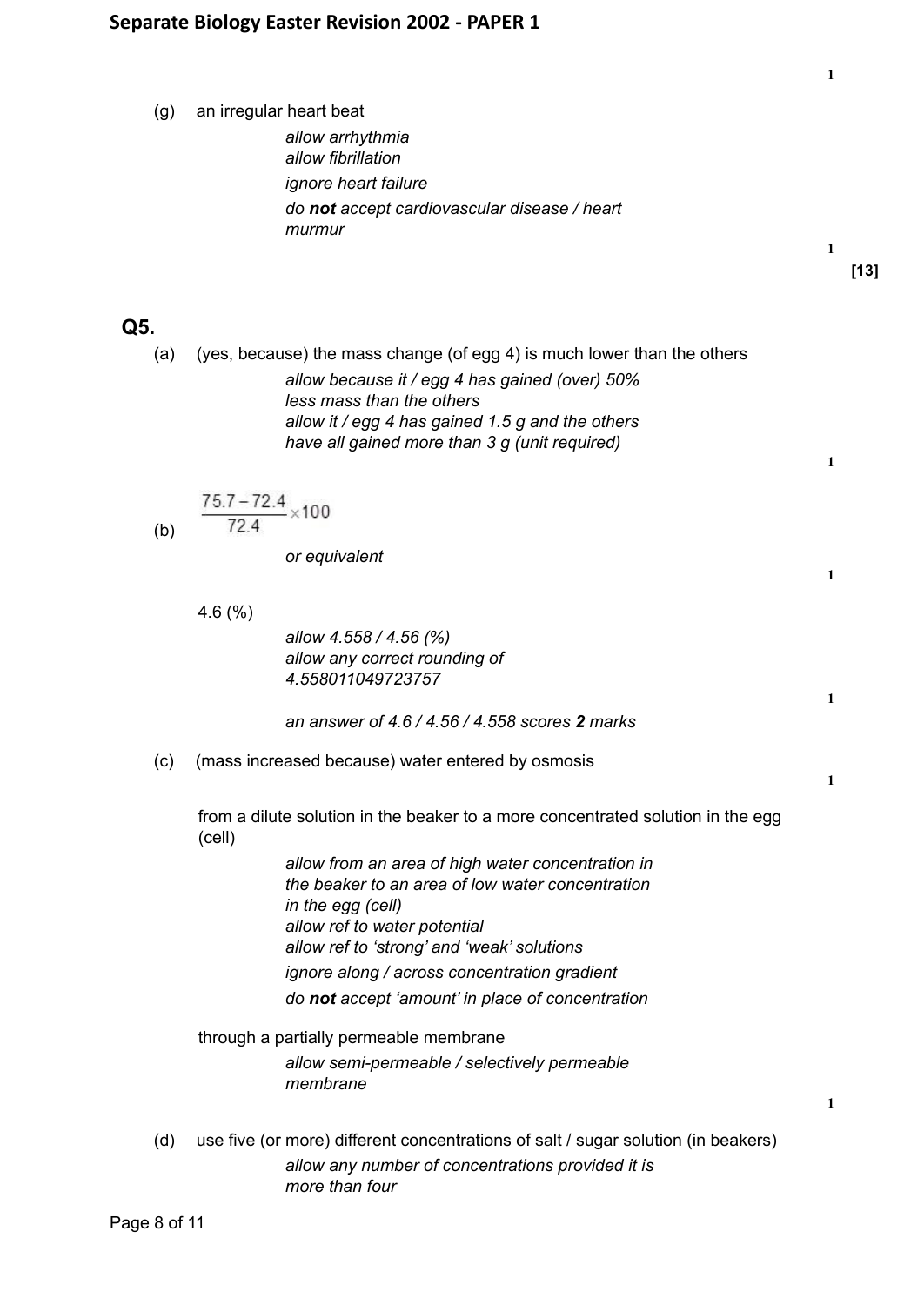|     |                                                                                                                                                                               | 1 |        |
|-----|-------------------------------------------------------------------------------------------------------------------------------------------------------------------------------|---|--------|
|     | (by) plotting percentage change (in mass / volume) on / using a graph                                                                                                         | 1 |        |
|     | determine the concentration where the curve / line crosses the zero<br>percentage change (in mass / volume)                                                                   | 1 |        |
| (e) | (ions are moved) from an area of low concentration to high concentration<br>allow against the concentration gradient<br>allow in terms of solution<br>do not accept molecules | 1 |        |
|     | (by) active transport                                                                                                                                                         | 1 |        |
|     | (which) requires using energy<br>do not accept idea of energy being created                                                                                                   | 1 | $[12]$ |
| Q6. |                                                                                                                                                                               |   |        |
| (a) | (mouthpiece) has pierced / entered the phloem<br>or                                                                                                                           |   |        |
|     | (the aphid) has been feeding from the phloem                                                                                                                                  | 1 |        |
| (b) | yellow leaves due to lack of chlorophyll<br>ignore 'chloroplasts'<br>ignore magnesium is needed to make chlorophyll                                                           | 1 |        |
|     | (therefore) less / no light absorbed (by chlorophyll)                                                                                                                         | 1 |        |
|     | (therefore) lower rate of / no photosynthesis<br>do not allow 'energy is produced by<br>photosynthesis'                                                                       | 1 |        |
|     | (therefore) plant makes less / no sugar / glucose                                                                                                                             | 1 |        |
|     | (therefore) plant converts less / no sugar / glucose into protein (for growth, so<br>growth is stunted)<br>allow less glucose / sugar converted into                          |   |        |
|     | cellulose (cell wall)<br>allow less energy for protein synthesis                                                                                                              | 1 |        |
| (c) | inject the protein / it into a mouse                                                                                                                                          | 1 |        |
|     | combine lymphocytes with tumour / cancer cells to make hybridoma (cells)                                                                                                      |   |        |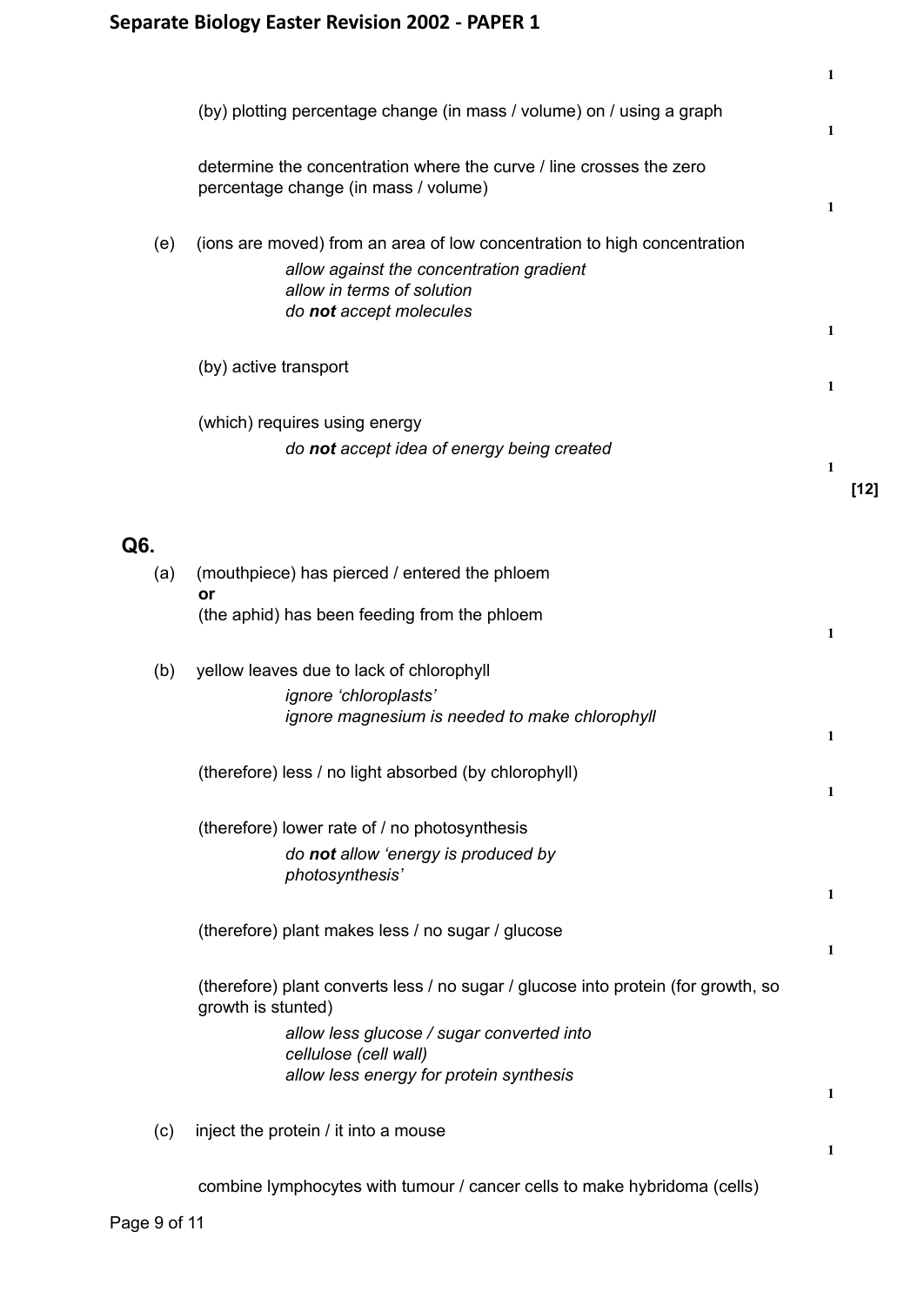*ignore white blood cells allow T or B lymphocytes ignore tumour unqualified*

find a hybridoma which makes a monoclonal antibody specific to PVY

(the scientist) clones (the hybridoma) to produce many cells (to make the antibody)

> *do not allow cloning of original stem cells allow many rounds of cloning / mitosis*

# **Q7.**

(a) (for calcium)

$$
\frac{500}{605} \times 1000 = 826.446281 \, \text{(cm}^3\text{)}
$$

*allow any correct rounding to minimum 3 significant figures allow alternative route with correct rounding*

(for vitamin B-12)

$$
\frac{500}{4.5} \times 2.4 = 266.67 \text{ (cm}^3\text{)}
$$

*allow alternative route with correct rounding*

560 / 559.8 / 559.78 / 559 (cm<sup>3</sup>)

*allow only correct answer based on values given for vitamin B-12 and calcium*

*an answer of 560 / 559.8 / 559.78 / 559 (cm<sup>3</sup> ) scores 3 marks an incorrect answer for one step does not prevent allocation of marks for subsequent steps*

(b) **Level 2:** Scientifically relevant facts, events or processes are identified and given in detail to form an accurate account.

**4−6**

**1**

**1**

**1**

**1**

**1**

**1**

**[10]**

**Level 1:** Facts, events or processes are identified and simply stated but their relevance is not clear.

**1−3**

**0**

### **No relevant content**

### **Indicative content**